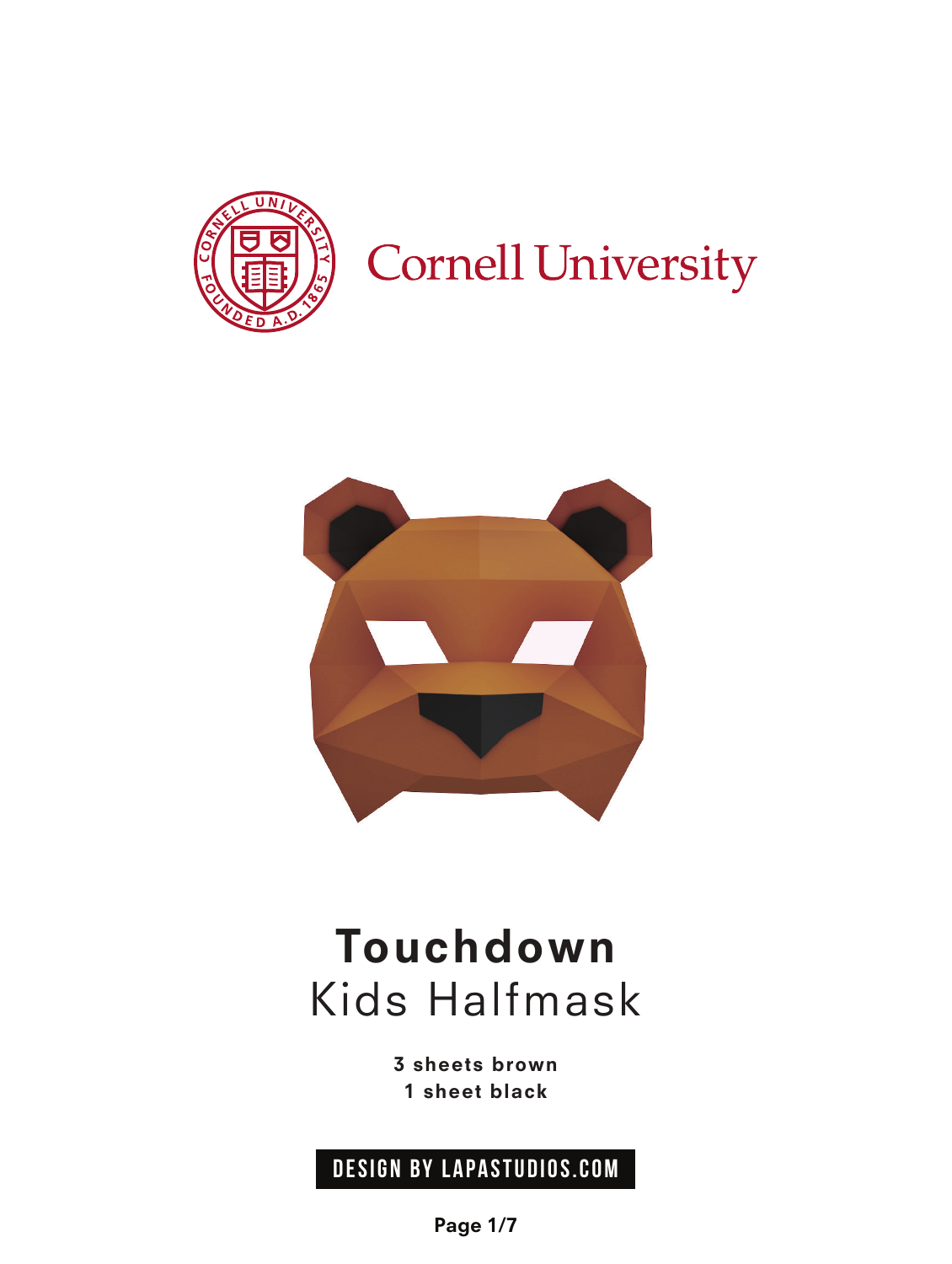# How To

If your printer can handle thicker paper, print directly on your cardstock and skip step 1a). When using thicker or black cardstock, we recommend printing on thin paper and adhering the mask pieces to cardstock. Both methods will result in the printed lines and pattern guide numbers being hidden on the inside of the finished mask.



### What you need:

- A4 / US letter paper or cardstock Recommended paper thickness: 300gsm/110lb cover
- Printer
- Scissors or cutter
- Craft glue
- Folding bone or thick needle
- Ruler
- Spray adhesive or a glue stick
- Elastic band





### 1. Print, Cut & Score

a) Print your mask pieces on printer paper. Cut the pieces out roughly and glue them to the back of your cardstock with a spray adhesive or a glue stick.

b) Cut out the pattern pieces along the solid cutting lines.

d) Using a folding bone or a thick sewing needle and a ruler, score along the folding lines.



Mountain fold line

Valley fold line



### 2. Fold

Refer to the diagram and fold along the creases, either bringing the two edges towards you (Valley Fold) for the plain dashed line folds or away from you (Mountain Fold) for the dot-dashed line folds.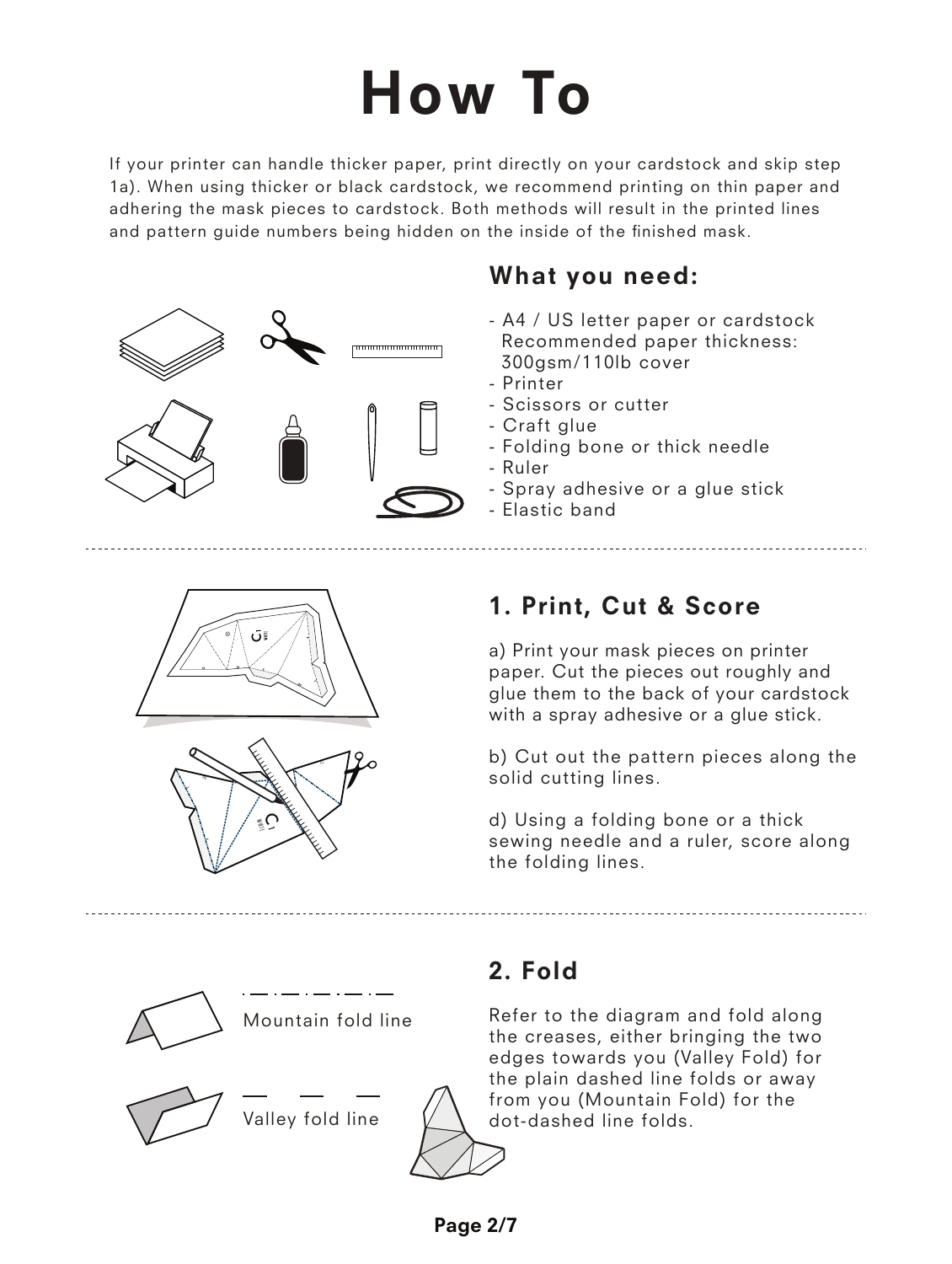# Assembly Instructions



### 3. Lay out the pieces

Each piece is labelled. Place the pieces in alphabetical order. Note: symmetrical pieces have the same letter but a different number. (A1 < symmetrical  $>$  A2).



### 4. Find matching pieces

Start with piece A and piece B. Each has small numbers along its edges. A number from piece A will be an exact match with a number from piece B. Locate the glue tab below one of the matching numbers.



Outside view

### 2. Glueing

A thin strip is all you need on the glue tab. Press the glue tab firmly to its matching number. Continue this process for each piece in alphabetical order. The glue tab and number should not be visible from the outside of the mask.

#### Done!

Now let your creativity flow. You can decorate and color your mask any way you like.

#### Page 3/7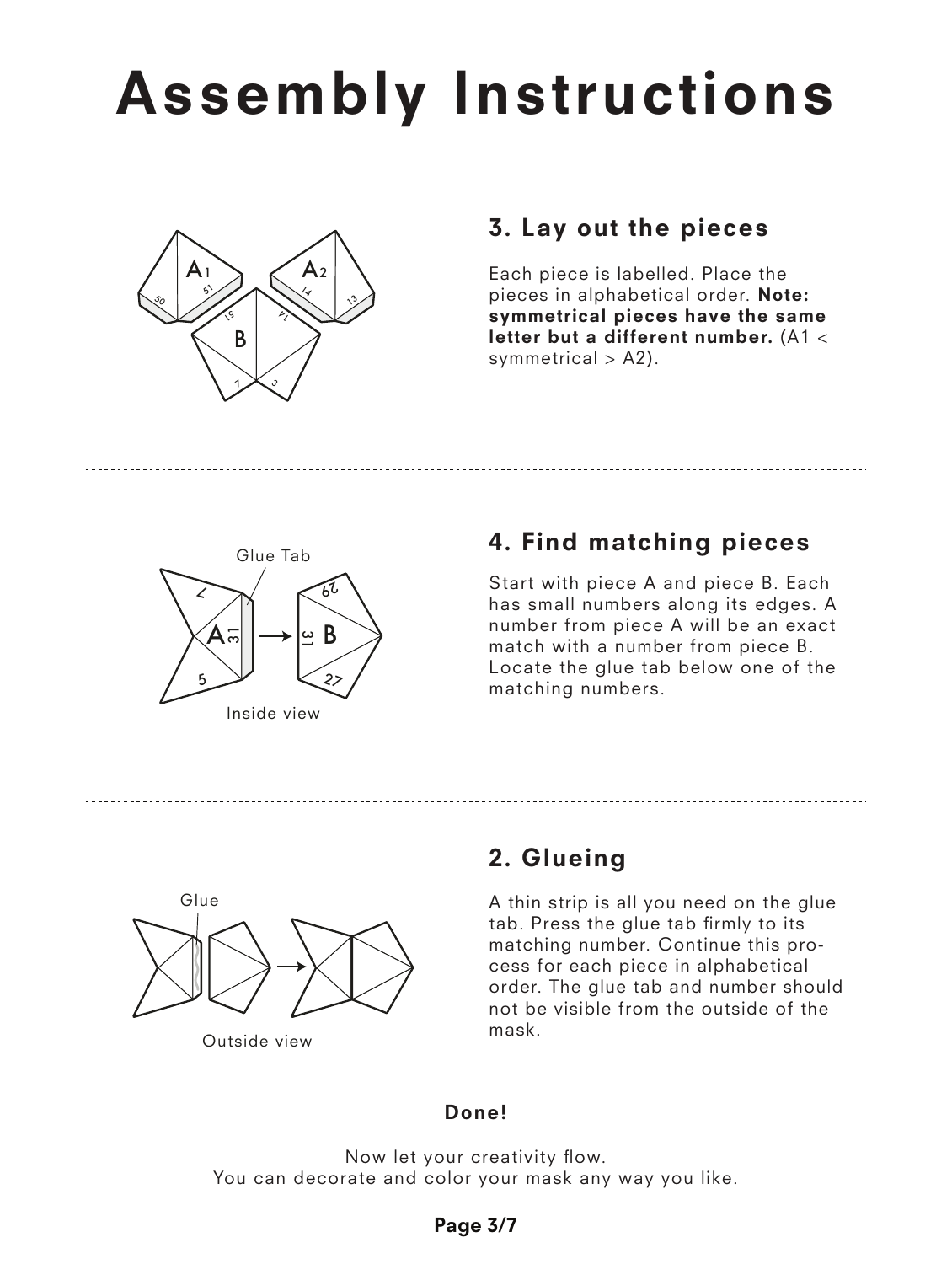## Pattern guide



Start with pattErn pIece a And CONTINUE IN ALPHABETICAL ORDER.



thE nosE and inneR earS are glueD to The mAsk lIke sTickeRs! YOU CAN USE THINNER CARDSTOCK OR PAPER FOR THESE ELEMENTS!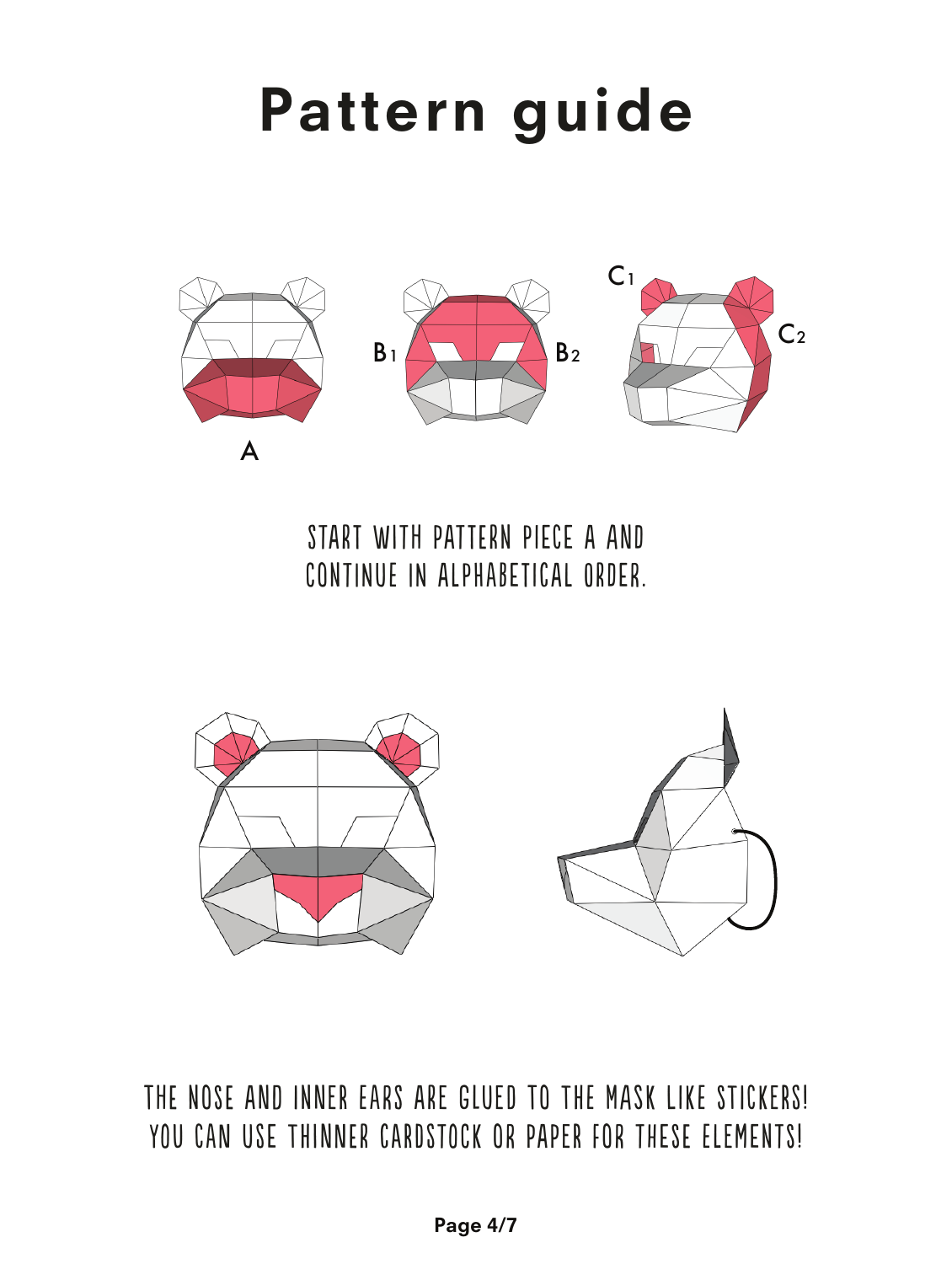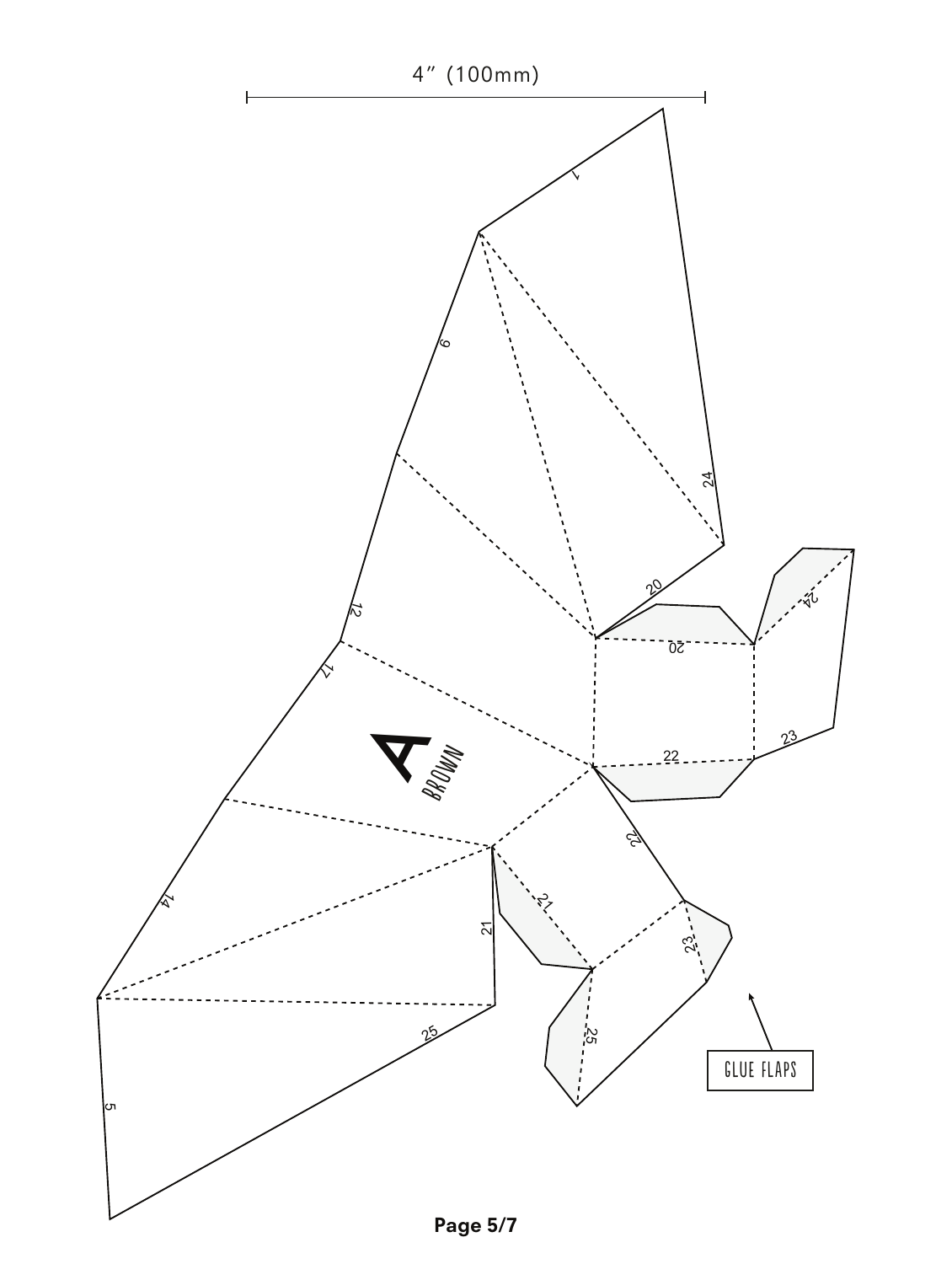